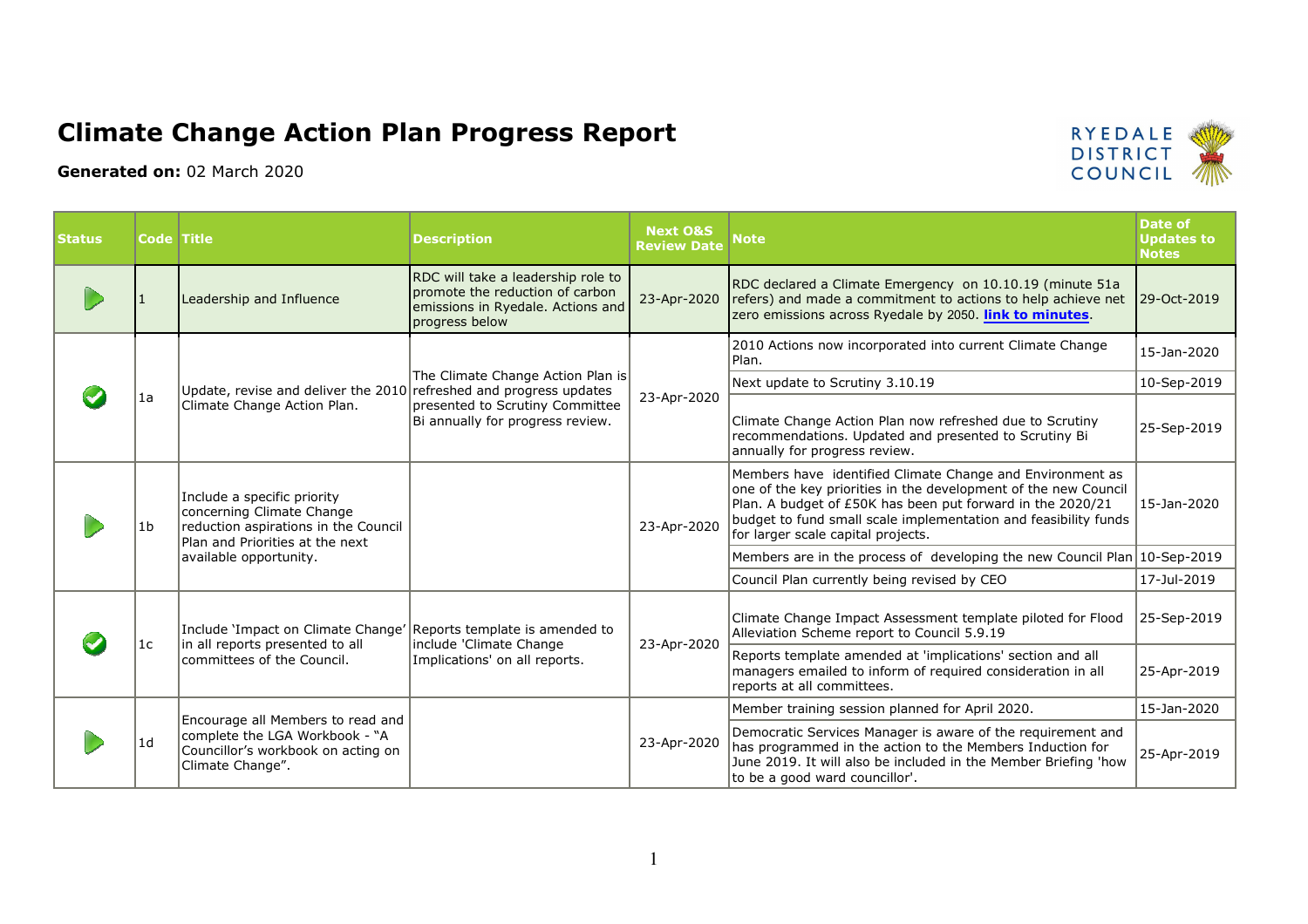|  | 1e | Include a Member briefing on<br>Climate Change as part of next<br>cycle of Member training.                                                                                                                                                                                    |                                                                                                              | 23-Apr-2020 | Preparation of an 'electronic' briefing is underway. This will be<br>available remotely to enable Members to access at their<br>convenience. Planned completion by March 2020.<br>Democratic Services Manager has programmed in the briefing in                                                                                               | $15-$ Jan-<br>2020<br>25-Apr- |
|--|----|--------------------------------------------------------------------------------------------------------------------------------------------------------------------------------------------------------------------------------------------------------------------------------|--------------------------------------------------------------------------------------------------------------|-------------|-----------------------------------------------------------------------------------------------------------------------------------------------------------------------------------------------------------------------------------------------------------------------------------------------------------------------------------------------|-------------------------------|
|  |    |                                                                                                                                                                                                                                                                                |                                                                                                              |             | the Members Induction Programme for the first year of the new<br>Council.                                                                                                                                                                                                                                                                     | 2019                          |
|  |    |                                                                                                                                                                                                                                                                                |                                                                                                              |             |                                                                                                                                                                                                                                                                                                                                               |                               |
|  |    | Continue to develop Council policy<br>to influence others by working with<br>partners in the public, private and<br>voluntary sectors and with<br>residents to influence and<br>encourage climate change<br>reduction and adaptation policy and<br>practice throughout Ryedale | Partners include local<br>authorities, utility providers,<br>local businesses, communities<br>and residents. | 23-Apr-2020 | Continued networking with the wider Ryedale community to share<br>knowledge and information. Particular groups include Circular<br>Malton and promotion of the Rural Renewable Energy Fund. RDC<br>Community Grants available to support small scale environmental<br>projects.                                                               | $15-$ Jan-<br>2020            |
|  |    |                                                                                                                                                                                                                                                                                |                                                                                                              |             | 'Cut My Carbon' public information event held on 2.11.19.<br>Partnership event with Community First Yorkshire, Howardian Hills<br>AONB and Ryedale Environment Group. 'Stallholders' from a wide<br>range of voluntary and public sectors and private businesses<br>showcasing electric vehicles, bikes and renewable energy<br>technologies. | 04-Nov-<br>2019               |
|  | 1f |                                                                                                                                                                                                                                                                                |                                                                                                              |             | Workshop on Anaerobic Digestion - creation of biogas from organic<br>waste products - attended. Potential to utilise this technology<br>around Ryedale due to agricultural sector, food manufacture and<br>RDC garden waste collection service. Key aspect of Circular Malton<br>action plan.                                                 | $29-Oct-$<br>2019             |
|  |    |                                                                                                                                                                                                                                                                                |                                                                                                              |             | Local Enterprise Partnership developed 'Leading in a Climate<br>Change Emergency' workshop with participation from across the<br>LEP area. Communication channels opened and action planning<br>underway.                                                                                                                                     | 29-Oct-<br>2019               |
|  |    |                                                                                                                                                                                                                                                                                |                                                                                                              |             | Links between NYCC and Districts are developing as part of NYCC<br>motion to commit to carbon reduction measures. Meeting of all<br>authorities to discuss collaborative actions planned for Sept 2019                                                                                                                                        | $10-Sep-$<br>2019             |
|  |    |                                                                                                                                                                                                                                                                                |                                                                                                              |             | Public event planned for November 2nd in Malton to showcase<br>carbon reduction opportunities and projects across Ryedale, in<br>partnership with AONB and CFY                                                                                                                                                                                | 25-Sep-<br>2019               |
|  |    | Facilitate the Ryedale Environment<br>Forum to encourage wider                                                                                                                                                                                                                 | Ryedale Environment Forum is<br>a community based group                                                      | 23-Apr-2020 | R.E.F speakers confirmed for 2.11.19. Rural Community Energy<br>Fund and Circular Malton.                                                                                                                                                                                                                                                     | 29-Oct-<br>2019               |
|  | 1g | participation of the Ryedale<br>community in the aspirations to<br>reduce Climate Change amongst<br>other issues.                                                                                                                                                              | bringing together town or<br>locality based environmental<br>action groups across Ryedale.                   |             | R.E.F will be key partner in 'carbon reduction showcase' event<br>planned for 2.11.19 with RDC, AONB and CFY.                                                                                                                                                                                                                                 | $10-Sep-$<br>2019             |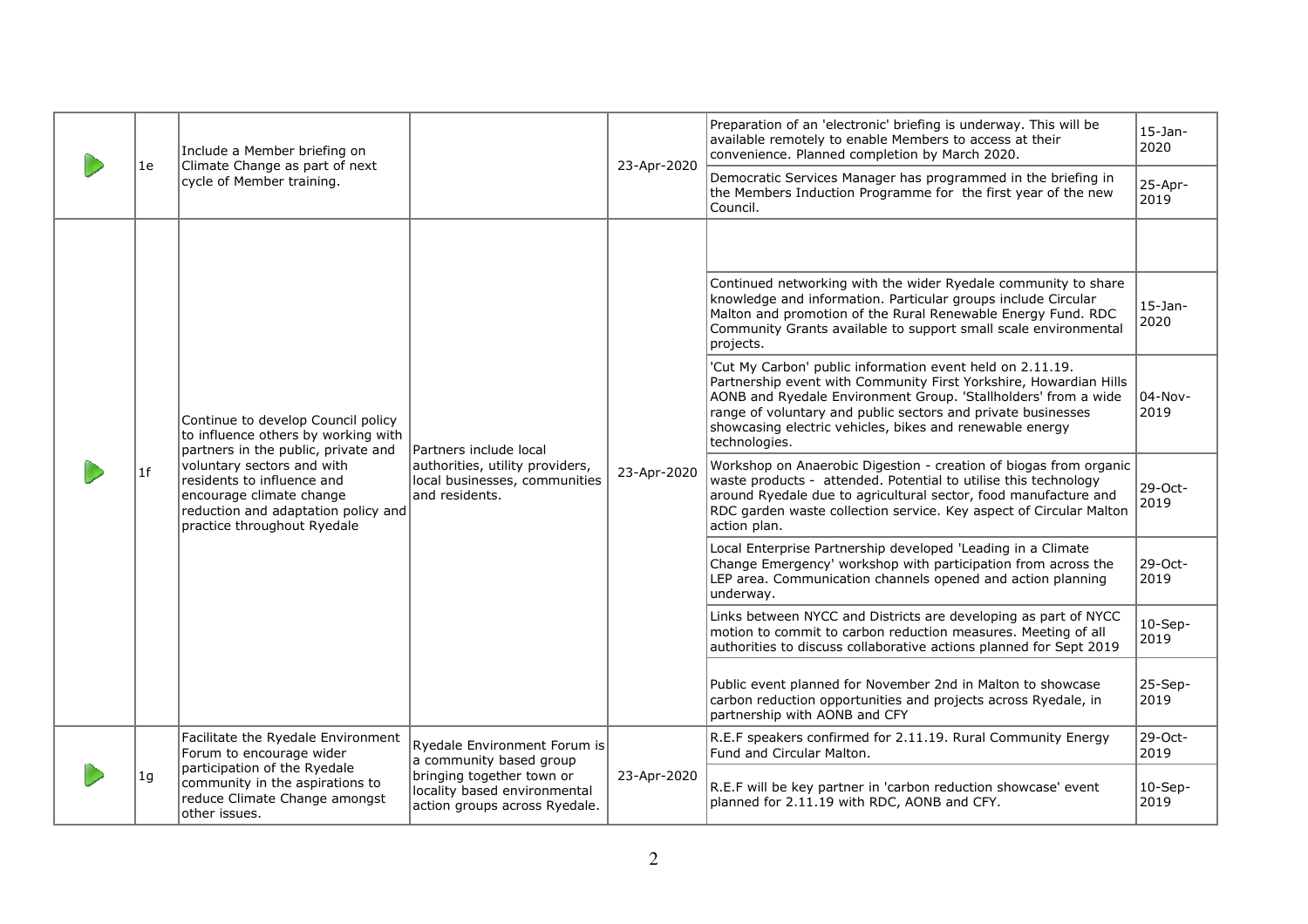|  | 2              | Operations: Assets and Estates. | RDC will take opportunities to<br>reduce carbon emissions<br>through energy efficiency and<br>use of alternatives to fossil<br>fuels in relation to<br>management of its Estate and<br>Assets.             | 23-Apr-2020 | Updates and progress contained within sub headings                                                                                                                                                                                                                                                                                                                                                                                     | $10-Sep-$<br>2019  |
|--|----------------|---------------------------------|------------------------------------------------------------------------------------------------------------------------------------------------------------------------------------------------------------|-------------|----------------------------------------------------------------------------------------------------------------------------------------------------------------------------------------------------------------------------------------------------------------------------------------------------------------------------------------------------------------------------------------------------------------------------------------|--------------------|
|  |                |                                 | a)<br>RDC HQ (Ryedale<br>House refurbishment or                                                                                                                                                            |             | An initial meeting with Northern Powergrid has been held regarding<br>'local energy markets'. This will be followed up with information<br>gathering to ascertain opportunities for RDC to generate or support 2020<br>communities to generate renewable energy for local consumption.                                                                                                                                                 | $02$ -Mar-         |
|  | 2a             | RDC HO                          | alternative location) and<br>Operations Depot - to<br>consider and implement<br>renewable energy purchasing,<br>energy efficiency in building<br>management, water use<br>efficiency, use of solar panels. | 23-Apr-2020 | Corporate Working Group has considered a number of initiatives<br>around Ryedale House. Improving collection of electrical waste,<br>reducing printing levels, installation of EV charging points,<br>improvements for cycling or walking to RH, reduction in Single Use<br>Plastics, equipment required for video conferencing. Smaller scale<br>initiatives in advance of decision on longer term public service hub<br>development. | $15$ -Jan-<br>2020 |
|  |                |                                 |                                                                                                                                                                                                            |             | RDC Electricity Supply now on a renewable energy tariff with<br>NPower.                                                                                                                                                                                                                                                                                                                                                                | 25-Apr-<br>2019    |
|  |                |                                 |                                                                                                                                                                                                            |             | Procurement process underway. Identification of recycling initiative<br>for obsolete assets and identification of part night lighting areas<br>has lengthened this process, but procurement due for completion<br>by March 2020.                                                                                                                                                                                                       | $15$ -Jan-<br>2020 |
|  |                |                                 | Streetlights -<br> a)<br>Implement a programme of<br>LED replacement and part                                                                                                                              |             | Part Night Lighting and upgrade to LED for Malton and Norton<br>footway lighting assets is now in procurement stage.                                                                                                                                                                                                                                                                                                                   | $10-$ Sep-<br>2019 |
|  | 2 <sub>b</sub> | Streetlights                    | night lighting for RDC owned<br>streetlights, utilising the NYCC<br>criteria for such.                                                                                                                     | 23-Apr-2020 | NYCC Streetlighting Manager has conducted a survey of Malton<br>and Norton Streetlights to indicate necessary improvements to<br>bring them up to 'acceptable' and 'adoptable' standards. This<br>includes replacement LED bulbs.<br>Part Night Lighting policy was adopted by Council on 11.4.19 as<br>part of the Climate Change recommendations.                                                                                    | 25-Sep-<br>2019    |
|  | 2c             | <b>Financial Assets</b>         | a)<br>Financial Assets -<br>Promote divestment from<br>fossil fuels through Treasury<br>Management and North<br>Yorkshire Pension Fund,                                                                    | 23-Apr-2020 | Environmental metric data for investment was considered by<br>Members in the Annual Investment Strategy 2020-21. Paragraph<br>6.5.18 refers.                                                                                                                                                                                                                                                                                           | 25-Feb-<br>2020    |
|  |                |                                 | where it can be demonstrated<br>this does not have a<br>detrimental impact on return<br>on investment.                                                                                                     |             | Issues to be highlighted at October 24th Treasury Management<br>Report to Scrutiny.                                                                                                                                                                                                                                                                                                                                                    | 24-Sep-<br>2019    |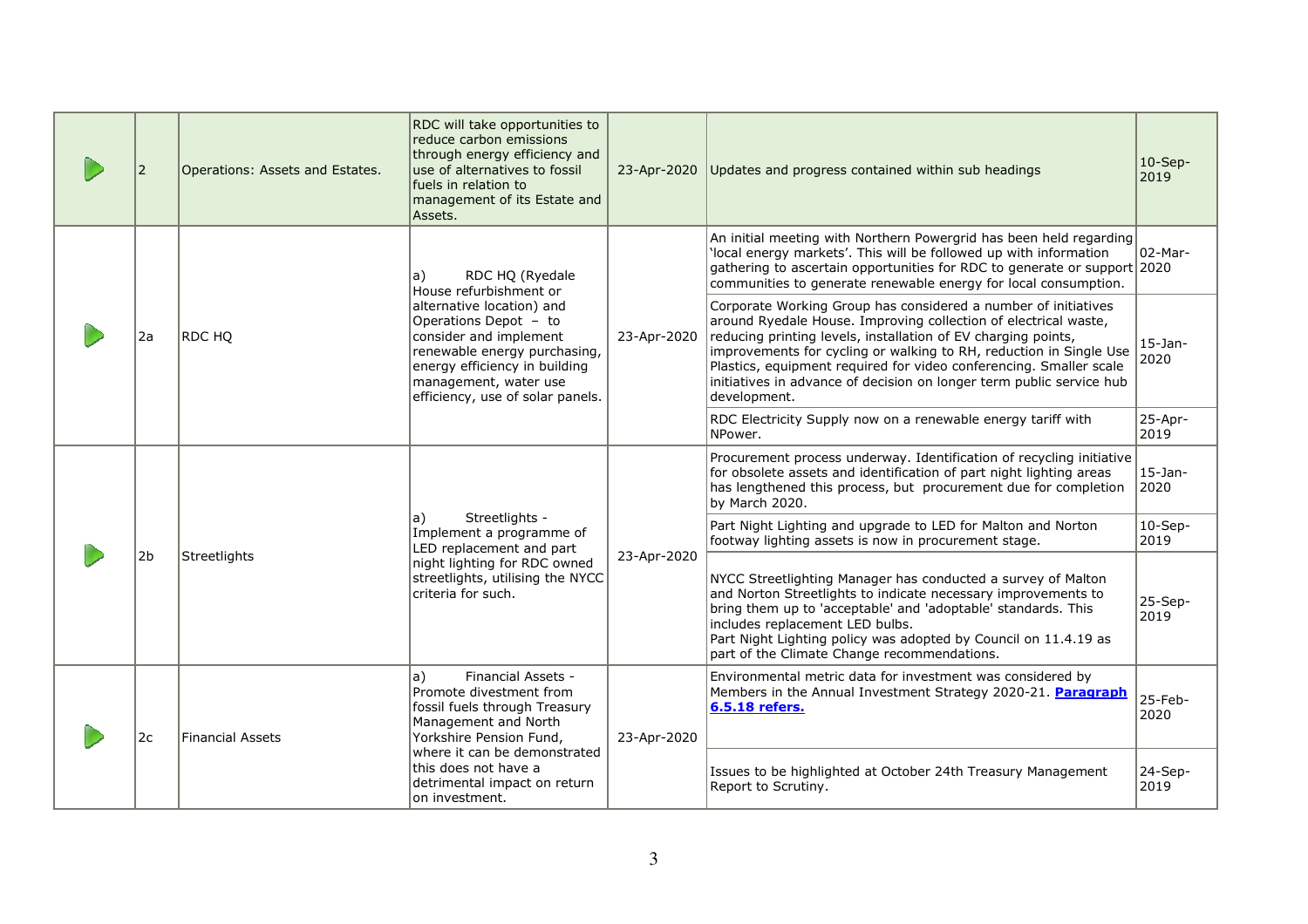| 2d | RDC Owned Land and Buildings                                                | To consider and implement<br>climate change implications<br>and renewable energy<br>purchasing, energy efficiency<br>in building management,<br>water use efficiency, use of<br>solar panels on all RDC<br>managed land and buildings.       | 23-Apr-2020 | The Grass Cutting Procurement specification placed value on<br>biodiversity impact.                                                                                                                                                                                                                                                                                                                                                                                                                                             | 25-Feb-<br>2020    |
|----|-----------------------------------------------------------------------------|----------------------------------------------------------------------------------------------------------------------------------------------------------------------------------------------------------------------------------------------|-------------|---------------------------------------------------------------------------------------------------------------------------------------------------------------------------------------------------------------------------------------------------------------------------------------------------------------------------------------------------------------------------------------------------------------------------------------------------------------------------------------------------------------------------------|--------------------|
| 3  | <b>RDC Service Delivery</b>                                                 | RDC will take opportunities to<br>reduce carbon emissions<br>through energy efficiency and<br>use of alternatives to fossil<br>fuels in relation to its service<br>delivery.                                                                 |             | 23-Apr-2020 Updates and progress are indicated in the sub actions                                                                                                                                                                                                                                                                                                                                                                                                                                                               | $10$ -Sep-<br>2019 |
| 3a | Develop and implement a policy to<br>reduce Officer and Member<br>mileage.  |                                                                                                                                                                                                                                              | 23-Apr-2020 | Energy Saving Trust undertaking research into RDC 'grey fleet' -<br>officer and member mileage. Due to report recommendations on<br>carbon reduction opportunities in February 2020. Use of NYCC<br>video conferencing suite at Ryedale House approved to enable<br>remote access to NYCC HQ meetings. Survey of people working at<br>Ryedale House and Streetscene depot due February 2020 to<br>identify barriers to low carbon travel to work. Installation of EV<br>charging points at RH and deport also being considered. | $15$ -Jan-<br>2020 |
|    |                                                                             |                                                                                                                                                                                                                                              |             | 'Modern Council' approach being adopted to review the use of<br>communication technology throughout the Council. Video<br>conferencing trialled using facetime and skype.                                                                                                                                                                                                                                                                                                                                                       | $10-Sep-$<br>2019  |
|    |                                                                             |                                                                                                                                                                                                                                              |             | EST feedback report and recommendations report now due<br>February 2020.                                                                                                                                                                                                                                                                                                                                                                                                                                                        | $15$ -Jan-<br>2020 |
| 3b | Undertake a feasibility study into<br>the use of Electric Vehicle Pool cars | To decarbonise service<br>delivery by utilising electric<br>vehicles for unavoidable<br>Officer travel                                                                                                                                       | 23-Apr-2020 | The Energy Saving Trust are undertaking a review of RDC 'grey<br>fleet' to ascertain options for decarbonising Officer travel. This may<br>include electric vehicles, but also more efficient petrol vehicles if<br>appropriate. Example from Harrogate BC EV Pool Car utilised.<br>Outcome December 2019.                                                                                                                                                                                                                      | 29-Oct-<br>2019    |
|    |                                                                             |                                                                                                                                                                                                                                              |             | Gathering information at a 'green fleet' event September 2019                                                                                                                                                                                                                                                                                                                                                                                                                                                                   | $10-Sep-$<br>2019  |
| 3c | Planning                                                                    | 3 Sub Actions to ensure the<br>Planning Policies support<br>Climate Change aspirations.<br>Preliminary work on these<br>documents will commence in<br>2019. The Local Plan Working<br>Party has been established to<br>oversee this process. | 23-Apr-2020 |                                                                                                                                                                                                                                                                                                                                                                                                                                                                                                                                 |                    |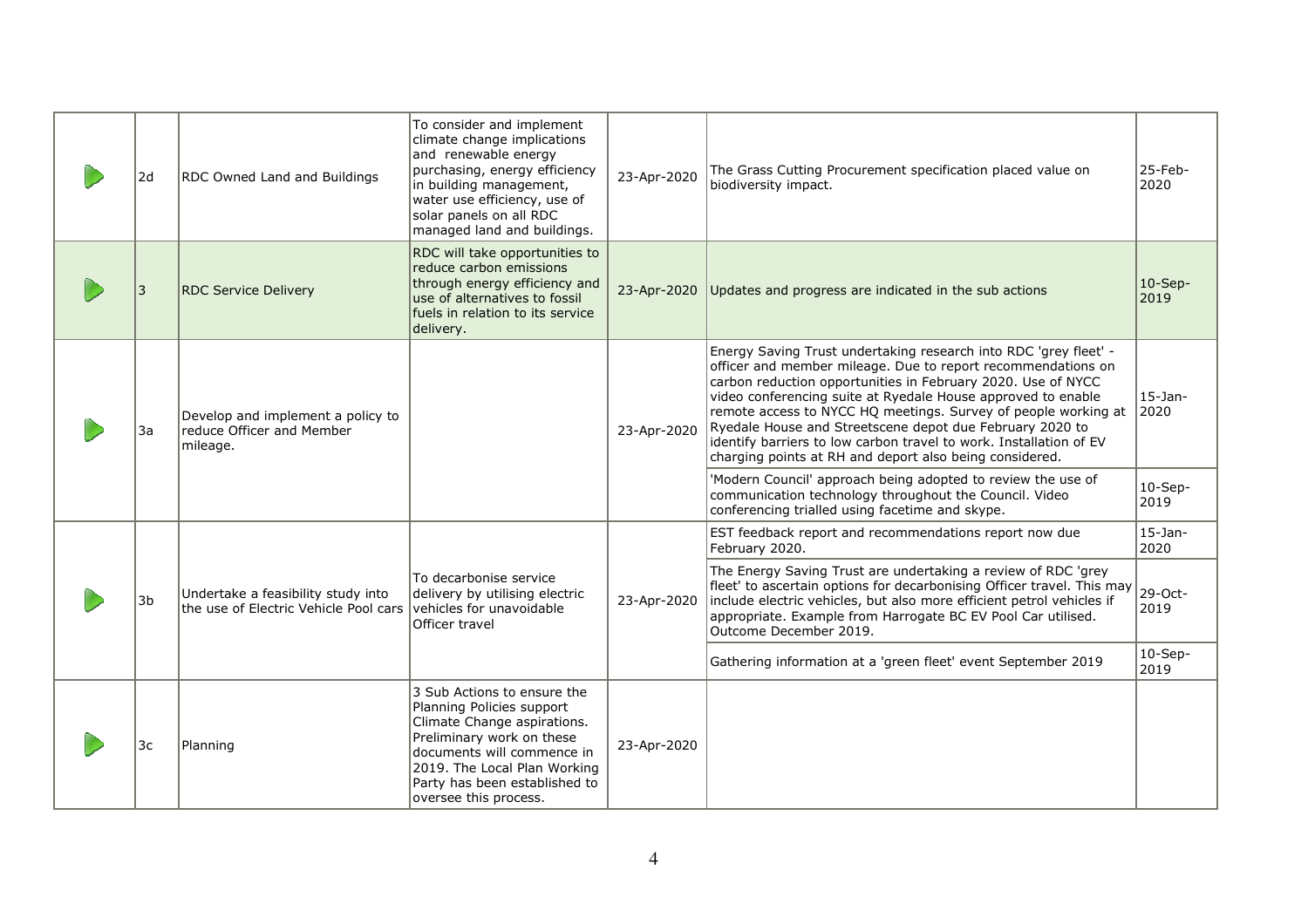| 3c i   | Revise the Infrastructure Delivery<br>Statement to support low carbon<br>initiatives at the next opportunity<br>such as EV Charging Points and<br>renewable energy projects. |                                                                                                                                                                                                                                                                                                                                                  | 23-Apr-2020 | Work has commenced on the review of the Local Plan. The Sites<br>Document adopted in 2019 does require EV charging points on all<br>allocated sites. Note CIL '123 Listing' is now termed Infrastructure<br>Delivery Statement.                                                                                     | 04-Nov-<br>2019    |
|--------|------------------------------------------------------------------------------------------------------------------------------------------------------------------------------|--------------------------------------------------------------------------------------------------------------------------------------------------------------------------------------------------------------------------------------------------------------------------------------------------------------------------------------------------|-------------|---------------------------------------------------------------------------------------------------------------------------------------------------------------------------------------------------------------------------------------------------------------------------------------------------------------------|--------------------|
| 3c ii  | Review renewable energy<br>infrastructure policies in the<br>Ryedale Plan revision                                                                                           |                                                                                                                                                                                                                                                                                                                                                  | 23-Apr-2020 | The Local Plan Working Party has met to commence the review of<br>the Local Plan. Renewable Energy and Build Targets are key areas<br>for review in the revised plan.                                                                                                                                               | 04-Nov-<br>2019    |
| 3c iii | Promotion and implementation of<br>Ryedale Plan sustainability policies<br>in all new development<br>opportunities                                                           | Evidence the promotion and<br>implementation of Ryedale<br>Plan sustainability policies in<br>all new development<br>opportunities including<br>sustainable buildings, wind<br>turbines, solar panels, EV<br>infrastructure, heat pumps,<br>water harvesting and<br>minimisation, sustainable<br>drainage systems (SuDS) and<br>battery storage. | 23-Apr-2020 | A review of the policy in the Local Plan, is required to ensure that a<br>greater proportion of development is required to contribute to the<br>sustainability and local carbon agendas and aspirations.                                                                                                            | $04-Nov-$<br>2019  |
| 3d     | Foster the use of alternatives to<br>fossil fuels for travel through<br>promotion of public transport,<br>walking and cycling.                                               | See actions below for<br>progress                                                                                                                                                                                                                                                                                                                | 23-Apr-2020 | RDC successful ERDF bid to create a Malton to Pickering cycle<br>route now underway to implementation.                                                                                                                                                                                                              | $10-Sep-$<br>2019  |
|        |                                                                                                                                                                              | Creation of a Malton to<br>Pickering Cycleway to join the                                                                                                                                                                                                                                                                                        |             | Design process underway. Due to start on site Summer 2020.                                                                                                                                                                                                                                                          | $15-$ Jan-<br>2020 |
| 3d i   | Malton to Pickering Cycle Route                                                                                                                                              | National Cycle Network,<br>linking employment and<br>visitor economy sites                                                                                                                                                                                                                                                                       | 23-Apr-2020 | £628K RDPE funding awarded to deliver this project. Specification<br>being finally developed prior to procurement.                                                                                                                                                                                                  | 24-Sep-<br>2019    |
|        | EV Charging Points around Ryedale<br>3d ii                                                                                                                                   | To develop a network of EV<br>Charging point around<br>Ryedale to promote the use of<br><b>Electric Vehicles</b>                                                                                                                                                                                                                                 | 20-Apr-2020 | Feasibility of installation of public charging points in RDC car parks<br>throughout Ryedale and at Ryedale House and Streetscene depot<br>for staff, underway. (Utilising OLEV workplace funding.) Due to<br>report back March 2020. EV points in Malton and Norton now<br>recorded 750 charges saving 9500kg Co2. | $15-$ Jan-<br>2020 |
|        |                                                                                                                                                                              |                                                                                                                                                                                                                                                                                                                                                  |             | 2 Rapid Charge EV Charging points installed in Norton and 2 in<br>Malton, in March 2019. Currently over 400 charges recorded,<br>saving over 4800kg Co2. RDC committed to working with partners<br>to develop an ERDF bid for a network of EV Charging points around<br>Ryedale.                                    | $24-Sep-$<br>2019  |
| 3d iii | Cycling and Walking Infrastructure<br>Plan for Malton and Norton                                                                                                             | Working with NYCC and<br>consultants to produce a Local<br>Cycling and Walking<br>Infrastructure Plan (LCWIP)                                                                                                                                                                                                                                    | 23-Apr-2020 | Local stakeholder event held on 5.7.19. Phase 1 nearing<br>completion. Phase 2 will consider route selection, option<br>development, cost estimates and economic appraisals.)                                                                                                                                       | $04-Nov-$<br>2019  |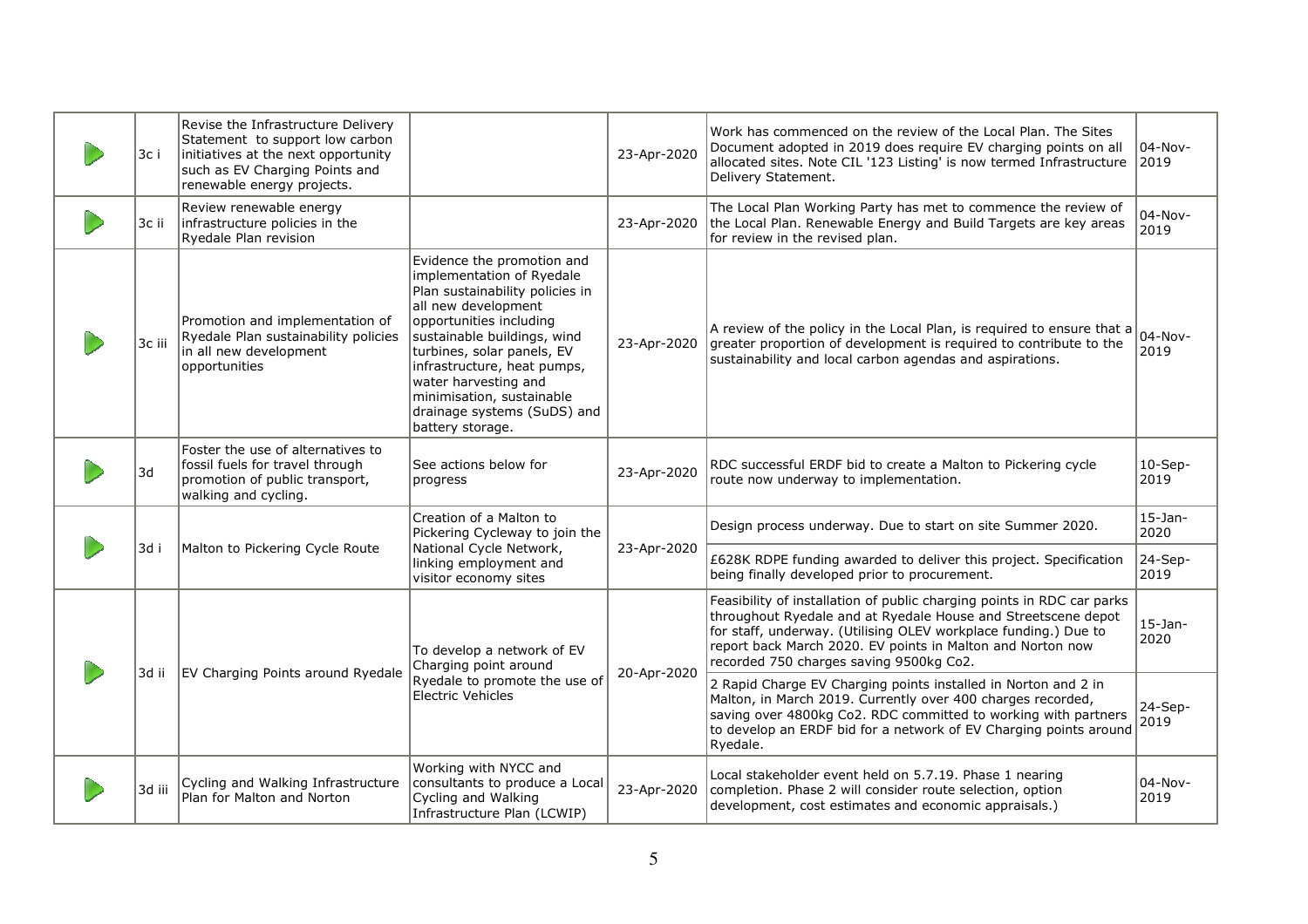|  |    |                                                            | including developing cycling<br>and walking network plans<br>and prioritised schemes for<br>delivery.                                                                                                                                                                                                         |                                                                                                                                                                                                                                                              |                                                                                                                                                                                                                                                                      |                    |
|--|----|------------------------------------------------------------|---------------------------------------------------------------------------------------------------------------------------------------------------------------------------------------------------------------------------------------------------------------------------------------------------------------|--------------------------------------------------------------------------------------------------------------------------------------------------------------------------------------------------------------------------------------------------------------|----------------------------------------------------------------------------------------------------------------------------------------------------------------------------------------------------------------------------------------------------------------------|--------------------|
|  |    | Support the development of a<br>low carbon economy - work  | RDC is preparing a new Economic Development Strategy for the<br>period 2020-25. It is anticipated that low carbon activities will<br>feature heavily in the plan and complement the LEP Local<br>Industrial Priorities which include low carbon circular economy<br>development. Anticipated to P&R Feb 2020. | $15-$ Jan-<br>2020                                                                                                                                                                                                                                           |                                                                                                                                                                                                                                                                      |                    |
|  | 3e | Support the development of a low<br>carbon economy         | with the LEP to support the<br>provision of a pathway<br>towards a low carbon<br>economy in the review of<br>Ryedale's Economic Strategy,<br>including provision of advice<br>for local businesses on                                                                                                         | 23-Apr-2020                                                                                                                                                                                                                                                  | Engagement with the Energy Saving Trust to identify options to<br>decarbonise the transport infrastructure further in Ryedale,<br>including consideration of EV Charging Strategy. Planned<br>December 2019.                                                         | 29-Oct-<br>2019    |
|  |    |                                                            |                                                                                                                                                                                                                                                                                                               |                                                                                                                                                                                                                                                              | RDC Sponsorship of the 'Green Business Award' in the Ryedale<br>Business Awards 2019.                                                                                                                                                                                | 29-Oct-<br>2019    |
|  |    |                                                            | opportunities to improve<br>environmental performance.                                                                                                                                                                                                                                                        |                                                                                                                                                                                                                                                              | Collaboration with LEP Low Carbon Economy work, including<br>'circular economy' projects specific to Malton, in partnership with<br>community. Ryedale Community Transport feasibility study into<br>potential EV service Malton / Norton Town bus service underway. | $10-Sep-$<br>2019  |
|  |    |                                                            |                                                                                                                                                                                                                                                                                                               |                                                                                                                                                                                                                                                              | Presentation to Scarborough Borough Council Scrutiny Committee,<br>Climate Change Scrutiny Review was made to support information<br>sharing. Colleagues from other local authorities, public transport<br>and farming industry also presented.                      | 25-Feb-<br>2020    |
|  |    | Share information, knowledge<br>and project implementation |                                                                                                                                                                                                                                                                                                               | Hovingham Market was successful in the Ryedale Business Awards,<br>Green Business category (sponsored by RDC). The community<br>enterprise demonstrated their continued commitment to<br>sustainable actions and sharing their learning with other partners. | 25-Feb-<br>2020                                                                                                                                                                                                                                                      |                    |
|  | 3f | Knowledge Sharing                                          | arising from this review with<br>partners in public, private and<br>voluntary sectors on specific<br>climate change reduction<br>knowledge. For example<br>'Single Use Plastic'                                                                                                                               | 23-Apr-2020                                                                                                                                                                                                                                                  | Leading in a Climate Change Emergency; LEP collaborative event<br>25.9.19 with public sector bodies from across the sub region.<br>Action based outcome including development of knowledge sharing<br>platform.                                                      | $15-$ Jan-<br>2020 |
|  |    |                                                            | alternatives, recycled / FSC<br>paper use, public education<br>campaigns (E.g. reduce,<br>reuse, recycle).                                                                                                                                                                                                    |                                                                                                                                                                                                                                                              | NYCC carbon reduction resolution has prompted a partnership<br>approach to be adopted by all County, District and National Parks<br>across the sub region. Initial meeting planned for September to<br>discuss collaborative working.                                | $10-Sep-$<br>2019  |
|  |    |                                                            |                                                                                                                                                                                                                                                                                                               |                                                                                                                                                                                                                                                              | Carbon reduction showcase in planning with Ryedale Environment<br>Forum for 2.11.19 to share best practice with Ryedale residents.                                                                                                                                   |                    |
|  |    |                                                            |                                                                                                                                                                                                                                                                                                               |                                                                                                                                                                                                                                                              | The Scrutiny Review was supported by a number of Partners,<br>including City of York, East Riding of Yorkshire Council and the<br>Local Enterprise Partnership. Positive discussions were held                                                                       | 25-Apr-<br>2019    |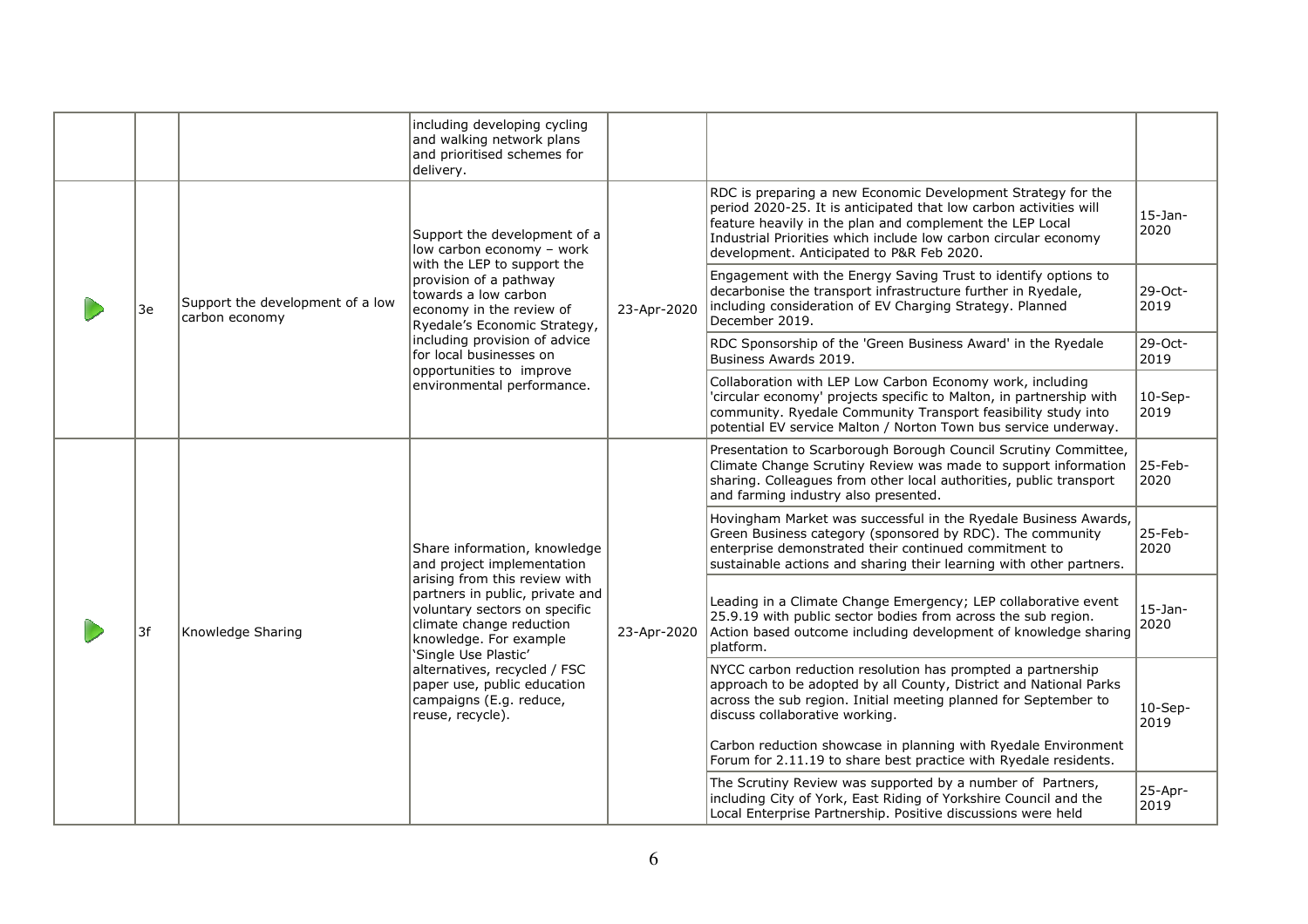|       |                                                                                                                                 |                                                                                                                                                                                                                                                                                                                                                           |             | regarding taking forward a Partnership approach.                                                                                                                                                                                                                                                                                                                                                                                                                                                                                                                                                                                                                                                                                         |                     |
|-------|---------------------------------------------------------------------------------------------------------------------------------|-----------------------------------------------------------------------------------------------------------------------------------------------------------------------------------------------------------------------------------------------------------------------------------------------------------------------------------------------------------|-------------|------------------------------------------------------------------------------------------------------------------------------------------------------------------------------------------------------------------------------------------------------------------------------------------------------------------------------------------------------------------------------------------------------------------------------------------------------------------------------------------------------------------------------------------------------------------------------------------------------------------------------------------------------------------------------------------------------------------------------------------|---------------------|
|       |                                                                                                                                 | The <b>Strategy</b> sets out how<br>Government will preserve the<br>stock of material resources                                                                                                                                                                                                                                                           |             | New post of Waste and Recycling Officer approved. Residual Waste<br>Survey commissioned to identify materials that are commonly<br>placed in black waste bins rather than recycled. Completion date<br>anticipated March 2020. This will lead to focus for recycling<br>campaign, budget for this already secured.                                                                                                                                                                                                                                                                                                                                                                                                                       | $15-$ Jan-<br>2020  |
| 3g    | Develop the RDC approach to<br>Waste Management in response to<br>climate change and the DEFRA<br>Resources and Waste Strategy. | through minimising waste,<br>promoting resource efficiency<br>and moving towards a circular<br>economy. It includes<br>consultation and new<br>legislation and targets over<br>the implementation period to<br>2050, on sustainable<br>production, consumer choice,<br>waste management and<br>crime, food waste, leadership,<br>research and monitoring. | 23-Apr-2020 | Actions to date include<br>• Opening of the new Waste Transfer Station at Kirby Misperton<br>(improving route optimisation)<br>. Approval to refurbish the mini recycling centres across Ryedale -<br>project in development<br>• Approval of an awareness campaign to improve consumer<br>knowledge of recycling options kerbside and bring centres - project<br>in development<br>• Engagement with the Energy Saving Trust to undertake a carbon<br>reduction review of the fleet - outcome anticipated by December<br>2019                                                                                                                                                                                                           | $29-Oct-$<br>2019   |
| 3h    | Service Delivery Plans                                                                                                          | Service Delivery Plans should<br>contain reference to actions<br>and activities specifically to<br>contribute to climate change<br>reduction. Training for Officers<br>should be provided in this<br>respect.                                                                                                                                             | 23-Apr-2020 | Draft Service Plans are in development, but are subject to Council<br>Plan priorities being developed by Members.                                                                                                                                                                                                                                                                                                                                                                                                                                                                                                                                                                                                                        | $ 10$ -Sep-<br>2019 |
| 3h(i) | Housing Services                                                                                                                |                                                                                                                                                                                                                                                                                                                                                           | 23-Apr-2020 | The fuel poverty programme has resulted in 64 installations and<br>upgrades in homes around Ryedale, to improve energy efficiency<br>since January 2017. This has resulted in an estimated carbon<br>saving of 28,200kg CO2.                                                                                                                                                                                                                                                                                                                                                                                                                                                                                                             | 21-Jan-<br>2020     |
| 3i    | Procurement and Commissioning                                                                                                   | Influence suppliers and build<br>into new service specifications<br>the requirement to contribute<br>to Climate Change reduction.                                                                                                                                                                                                                         | 23-Apr-2020 | Bid for 'Business Rates Pool Low Carbon Fund', for public sector<br>procurement project was successful in January 2020. (Lead by<br>Ryedale District Council as an outcome of the LEP low carbon<br>event.). This will work across the region to build in climate change<br>and low carbon aspirations into public sector procurement<br>strategies and delivery. Anticipated completion: Autumn 2020.<br>• Public Sector as Market Makers: developing the<br>understanding of how and where the different powers can be used<br>to stimulate the market to deliver against the climate emergency<br>ambitions. This piece of work is likely to include a review of<br>existing procurement strategies and how these can be refreshed to | 15-Jan-<br>2020     |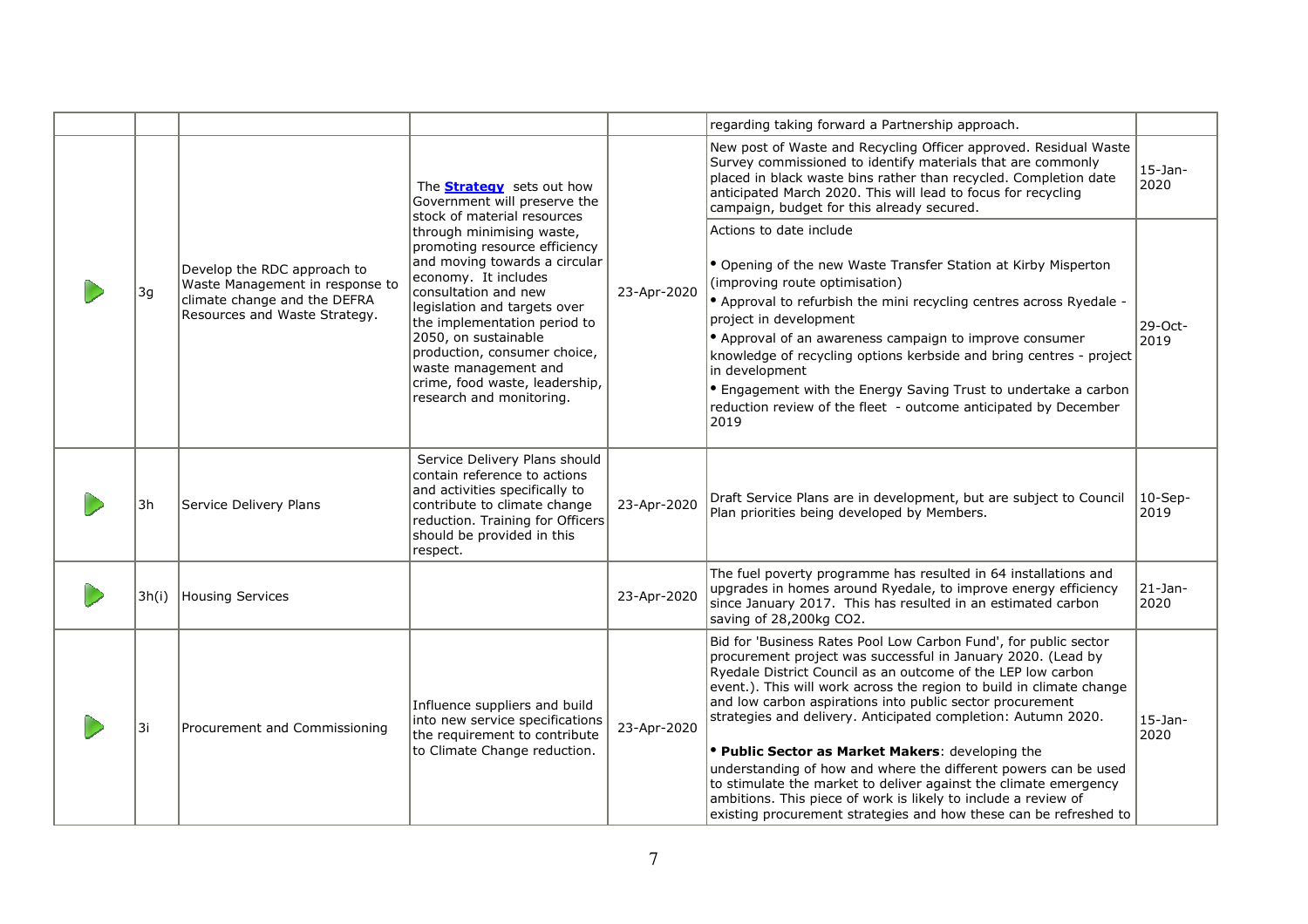|                      |                |                                                                                                                        |                                                                                                                |             | include the climate change agenda and the development of<br>evaluation methodologies that build carbon reduction into<br>procurement processes.                                                                                                                                                                                                                                                                                                                                                               |                    |
|----------------------|----------------|------------------------------------------------------------------------------------------------------------------------|----------------------------------------------------------------------------------------------------------------|-------------|---------------------------------------------------------------------------------------------------------------------------------------------------------------------------------------------------------------------------------------------------------------------------------------------------------------------------------------------------------------------------------------------------------------------------------------------------------------------------------------------------------------|--------------------|
|                      |                |                                                                                                                        |                                                                                                                |             | Carbon reduction is key priority for regional Procurement Group<br>from Y&H Chief Execs. This will be developed in the Ryedale<br>Procurement Strategy, currently in development.                                                                                                                                                                                                                                                                                                                             | 25-Sep-<br>2019    |
|                      |                |                                                                                                                        | Encourage and promote<br>community based schemes<br>which contribute to reduction                              |             | Circular Malton group is working with York University and other<br>partners to develop a 'waste to energy' circular economy project<br>utilising anaerobic digester technology. A detailed feasibility study<br>is planned to test local feedstocks from industry waste products.<br>RDC supporting with funding application for study into potential<br>locations in terms of proximity to both feedstock supply and<br>energy and heat use.<br>EV Bus feasibility study due for feedback report March 2020. | $15$ -Jan-<br>2020 |
|                      | 3j             | Community Based Schemes                                                                                                | in Climate Change through<br>the Council's grants and<br>capital programme budgets.                            | 23-Apr-2020 | EV Charging point at Hovingham and EV Bus feasibility study given<br>support by RDC. Working with community based groups to develop<br>small scale schemes and projects in response to climate change.                                                                                                                                                                                                                                                                                                        | $10-$ Sep-<br>2019 |
|                      |                |                                                                                                                        |                                                                                                                |             | An application for an EV charging point in Hovingham will be<br>presented to the Grants Working Party on 15.7.19 and a request<br>for funding a feasibility study into an EV public transport service<br>for Malton and Norton has also been received from Ryedale<br>Community Transport.                                                                                                                                                                                                                    | $21-May-$<br>2019  |
|                      | $\overline{4}$ | Monitoring and Review                                                                                                  | RDC will closely monitor and<br>review progress towards<br>implementation of<br>recommendations                | 23-Apr-2020 | Progress and actions are indicated in the sub actions                                                                                                                                                                                                                                                                                                                                                                                                                                                         | $10-Sep-$<br>2019  |
|                      | 4a             | Allocate responsibility for<br>implementation of the Climate<br>Change Action Plan                                     | 3 Sub Actions to ensure that<br>there is appropriate ownership<br>of the plan.                                 | 23-Apr-2020 |                                                                                                                                                                                                                                                                                                                                                                                                                                                                                                               |                    |
| $\blacktriangledown$ | 4a i           | Appoint a Member Champion for<br>Climate Change                                                                        |                                                                                                                | 23-Apr-2020 | Cllr Mike Potter was appointed as Waste Management and Climate<br>Change Champion                                                                                                                                                                                                                                                                                                                                                                                                                             | 21-May-<br>2019    |
|                      | 4a ii          | Assign an appropriate senior Officer<br>of the Council to lead on Climate<br>Change and support the Member<br>Champion |                                                                                                                | 23-Apr-2020 |                                                                                                                                                                                                                                                                                                                                                                                                                                                                                                               |                    |
|                      | 4a iii         | Establish a Corporate Climate<br>Change Group to drive and monitor<br>delivery                                         | Scrutiny Review Finding 4:<br>Many RDC Services do<br>currently deliver climate<br>change reduction activities | 23-Apr-2020 | Two meetings of CWG to date. Discussing a range of ideas for<br>Ryedale District Council to implement, including video<br>conferencing, EV Charging Point, Single Use Plastics, performance                                                                                                                                                                                                                                                                                                                   | $15-$ Jan-<br>2020 |